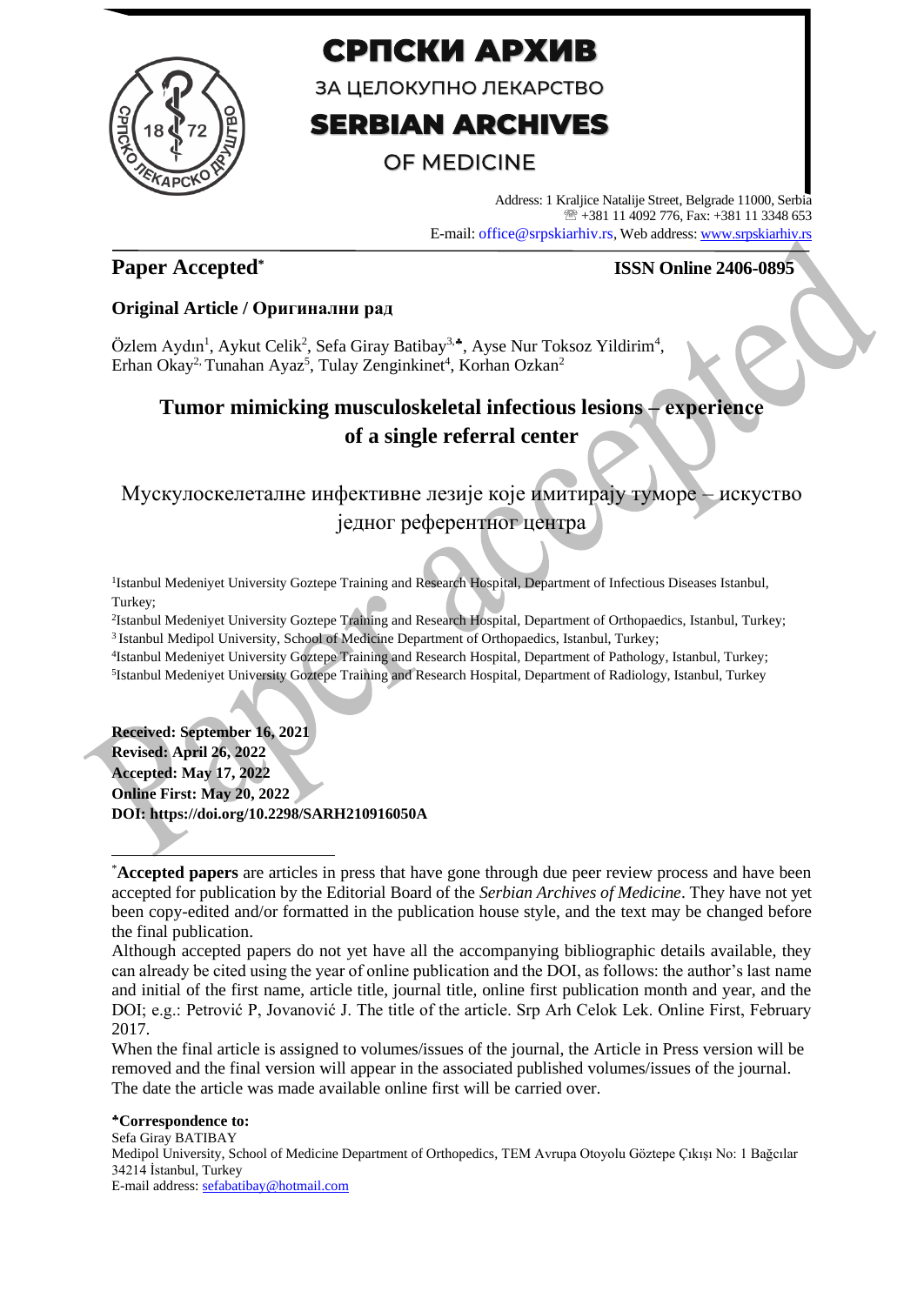## **Tumor mimicking musculoskeletal infectious lesions – еxperience of a single referral center**

Мускулоскелеталне инфективне лезије које имитирају туморе – искуство једног референтног центра

#### **SUMMARY**

**Introduction/Objectives:** Bone and soft tissue infections might mimic bone and soft tissue tumors. Therefore, differential diagnosis is important to prevent errors in treatment. This report aims to present the data of patients with indistinct clinical and radiological findings mimicking benign and malignant bone and soft tissue tumors, which were later diagnosed as inflammatory infections. **Methods:** A retrospective chart review of the clinical, microbiological, radiologic, and pathologic findings of patients presented with a presumed diagnosis of a possible malignant lesion was performed.

**Results:** The study included 21 patients with a median age (IQR) of 37 (1 month–72 years) years, and 13 (61%) patients were men. Sixteen (76%) patients were admitted to the hospital with complaints of pain. The diagnoses were hydatid cyst, tuberculous osteomyelitis, cat-scratch disease, chronic osteomyelitis, subacute osteomyelitis, and soft tissue abscess. All patients were treated depending on the diagnosis of the lesion. **Conclusion:** There are chances of misdiagnosis due to shared common characteristics of tumoral and infectious lesions which might be mildly increased inflammatory markers with deeply seated non-mobile soft tissue masses and aggressive periosteal reactions and/or bone destruction patterns. So, each pseudotumoral lesion due to possible infectious causes should be histopathologically examined and correlated with other clinical and laboratory data in order to achieve a final diagnosis **Keywords**: biopsy; imaging; hydatid cyst; tuberculosis; soft tissue abscess; osteomyelitis

#### **САЖЕТАК**

**Увод/Циљ** Инфекције костију и меких ткива могу имитирати туморе костију и меких ткива. Због тога је диференцијална дијагноза важна да би се спречиле грешке у лечењу. Овај извештај има за циљ да прикаже податке пацијената са нејасним клиничким и радиолошким налазима који имитирају бенигне и малигне туморе костију и меких ткива, који су касније дијагностиковани као инфламаторне инфекције. **Методе** Урађен је ретроспективни преглед клиничких, микробиолошких, радиолошких и патолошких налаза пацијената са претпостављеном дијагнозом могуће малигне лезије. **Резултати** Студија је обухватила 21 пацијента средње старости (ИКР) од 37 (1 месец–72 године) година, а 13 (61%) пацијената су били мушкарци. Шеснаест (76%) пацијената је примљено у болницу са притужбама на бол. Дијагнозе су биле хидатидна циста, туберкулозни остеомијелитис, болест мачјих огреботина, хронични остеомијелитис, субакутни остеомијелитис и апсцес меког ткива. Сви пацијенти су лечени у зависности од дијагнозе лезије. **Закључак** Инфективне лезије костију и меког ткива треба подвргнути хистопатолошком прегледу да би се искључили тумори у случајевима сумње. Постоје шансе за погрешну дијагнозу због заједничких карактеристика туморских и инфективних лезија које могу бити благо повећани инфламаторни маркери са дубоко смештеним немобилним масама меког ткива и агресивним периосталним реакцијама и/или обрасцима деструкције кости **Кључне речи**: биопсија; снимање; хидатидна циста; туберкулоза; апсцес меког ткива; остеомијелитис

#### **INTRODUCTION**

Bone and soft tissue sarcomas are extremely rare malignant tumors, which are mesenchymal in origin. Nearly 21% of all pediatric solid malignant tumors and less than 1% of all adult solid malignant tumors are sarcomas [1]. Despite their rarity, sarcomas represent the 3rd leading tumor type in young populations [2].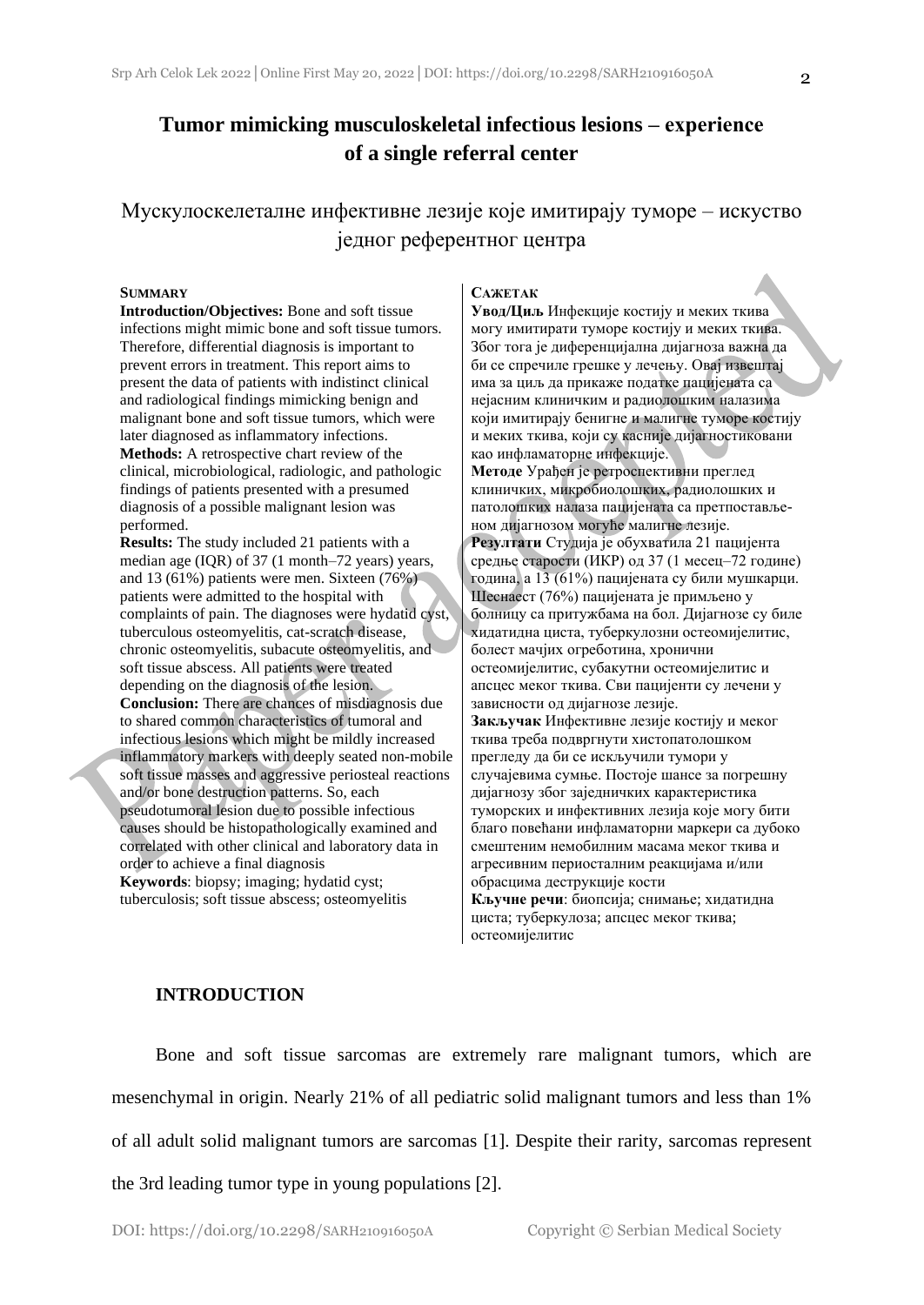Benign tumors are classified according to the matrix protein produced by the tumor cells, such as bone, fibrous tissue, cartilage, fat, or blood vessels [3]. Skin and soft tissue infections are characterized by microbial invasion of the layers of the skin and/or underlying soft tissues [4]. Although they are usually caused by bacterial infections, fungal, viruses, parasitic, or mycobacterial aetiologias might be detected [5].

Osteomyelitis is an inflammation of the bone and bone marrow, most caused by bacterial and rarely fungal, parasitic, or mycobacterium species [6].

Although data are scarce, infections of the bone and soft tissue might mimic tumoral lesions. However, the treatment approach for the two conditions is very different; hence, differential diagnosis is important to prevent errors in treatment [7, 8].

In this report, we aimed to present the data of patients with indistinct clinical and radiological findings, mimicking benign and malignant bone and soft tissue tumors, which were later proven to be infectious lesions on biopsy.

#### **METHODS**

The study was conducted at the Istanbul Medeniyet University Goztepe Training and Research Hospital. The patients signed voluntary consent forms, and the study complied with the Declaration of Helsinki. This is a retrospective study from a prospectively collected database of a tertiary referral center for musculoskeletal tumors. The data of patients with suspected bone and soft tissue tumors or bone sarcomas that were later diagnosed as bone and soft tissue infections by clinical, microbiological, radiological, and pathological methods between 2015 and 2021 were analyzed parameters analyzed included age, sex, comorbid conditions, main symptoms on admission, history of previous infections, tuberculin skin test (TST), white blood cell (WBC) count, C-reactive protein (CRP) level, sedimentation, direct chest radiographs, computerized tomography (CT), magnetic resonance imaging (MRI)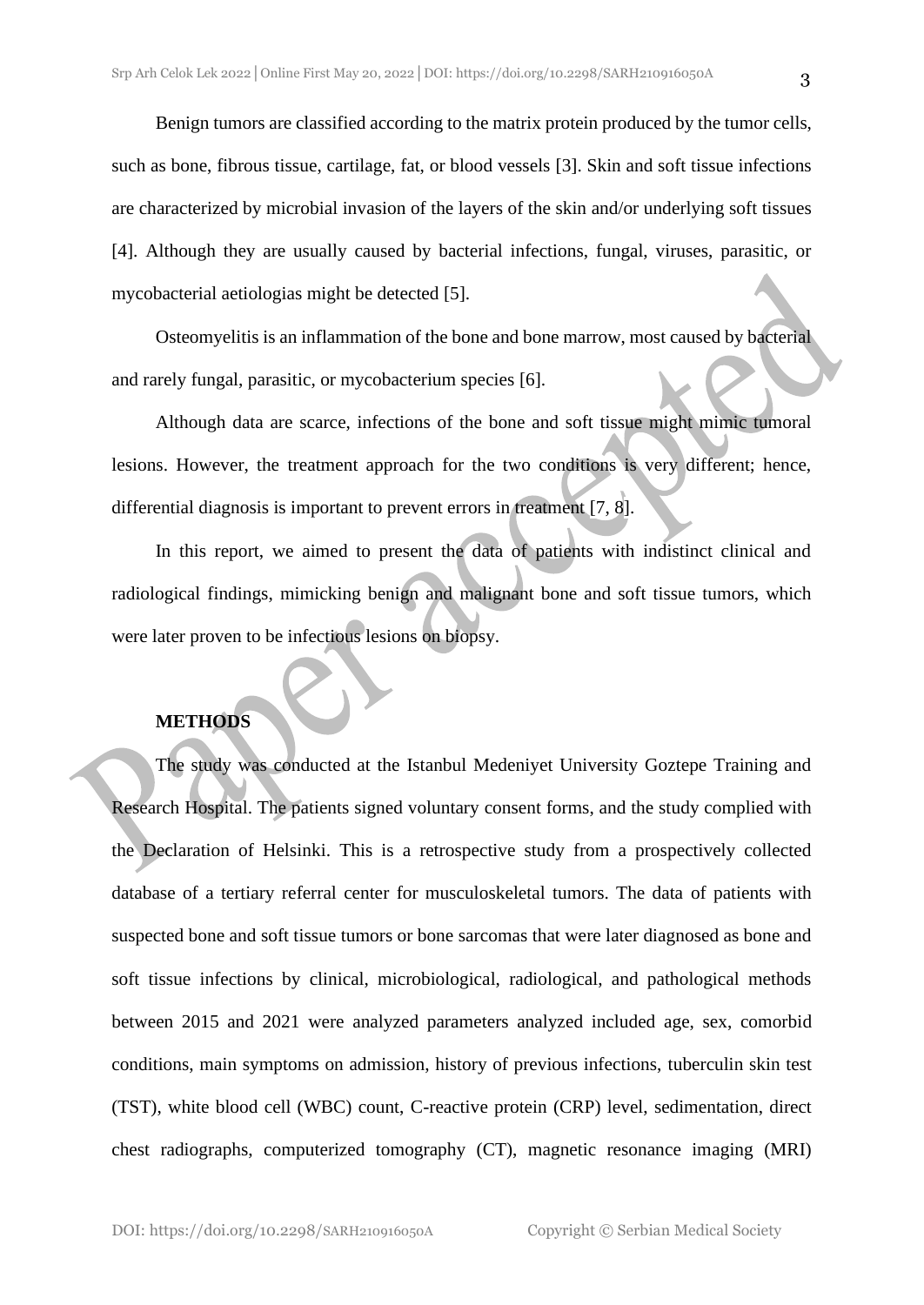findings, preoperative diagnosis, surgical techniques, microbiological analyses, and pathological diagnoses.

#### **RESULTS**

This study included 21 patients. Table 1 presents the overall characteristics of the study population. The median age of the patients was 37 years (1 month–72 years), and 13 (61%) were male. The most common symptom was pain; 16 patients in the study cohort were admitted to the hospital with complaints of pain.

According to the results of the investigations, 4 patients had tuberculous (TB) osteomyelitis, 2 had hydatid cyst, 3 had cat-scratch disease (CSD), 5 had subacute osteomyelitis, and 1 had chronic osteomyelitis. Six patients were diagnosed with soft tissue abscesses mimicking soft tissue sarcoma or soft tissue lymphoma (patient numbers 3,7,8,14,19, and 20). Two of these patients had been previously diagnosed with chondroma and leiomyosarcoma, respectively, and had undergone resection (patients 7 and 3). The patients were followed up for possible recurrences and metastases.

One patient had a soft tissue mass lesion abutting the sciatic nerve (patient number 14). A preoperative biopsy was consistent with lipoma; however, pathological examination of the excised lesion revealed accompanying chronic fungal infection. One patient with a soft tissue abscess had an infection with Actinomyces species, which was detected on histopathological examination.

Three patients with cat-scratch disease had mass lesions on the medial side of the epitrochlear region of the elbow. All of them had a 1-week history of a cat-scratch, and their diagnoses were confirmed on preoperative biopsy. Their symptoms completely resolved after 1 week of antibiotic therapy (patient numbers 13,15,17).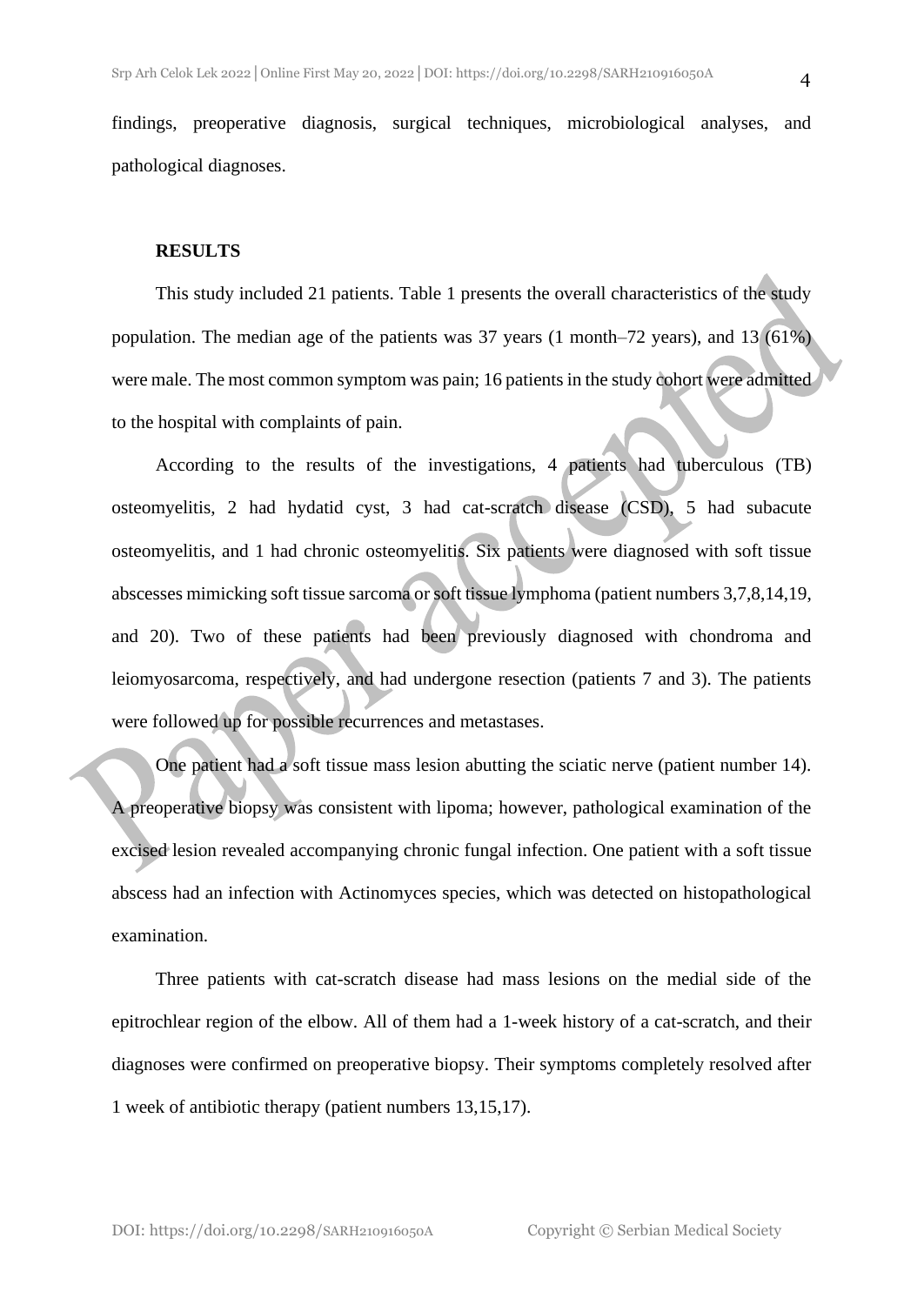Only 1 patient with subacute osteomyelitis at the symphysis pubis had a positive culture which revealed Staphylococcus aureus (patient number 10). Two patients had a lesion at the proximal tibiae mimicking Ewing sarcoma and eosinophilic granuloma (patients 1 and 9), and 1 patient each had a lesion at the distal tibia and the ischium, mimicking eosinophilic granuloma (patients 12 and 11).

One patient with a tuberculosis lesion had a monofocal, extremely painful involvement of the right proximal humerus, mimicking a metastatic bone lesion. Resection arthroplasty was performed after preoperative biopsy and culture, which revealed *Mycobacterium tuberculosis (M. tuberculosis)* infection (patient number 5) (fig 1). Another patient with tbc had multiple lesions of the musculoskeletal system, mimicking metastatic primary bone tumor or metastatic carcinoma. The diagnoses were confirmed with a bone biopsy, which revealed granulomatous inflammation (patient number 2) (figure 2). One patient had gradually progressive hip pain with decreased range of motion of the hip joint. His roentgenograms revealed lytic bone lesions in the femoral head and neck. Magnetic resonance imaging revealed destruction of the femoral neck and head with a soft tissue mass mimicking an abscess and a tumoral lesion with contrast enhancement. Biopsy revealed granulomatous abscesses consistent with tbc. His erythrocyte sedimentation rate decreased dramatically after the initiation of anti-tuberculosis drug regimen (patient number 21). One patient had low back pain and lesions at L3 and L5, mimicking metastatic bone lesions. However, a biopsy revealed granulomatous inflammation (patient number 16). Although his TST and interferon-γ (IFN-γ) release assay tests were negative, *Mycobacterium tuberculosis* was detected on culture. Two patients with tbc had completed their anti-tbc medications, and 2 others were still under treatment.

One patient had a bone lesion on the proximal tibia, mimicking a primary bone tumor or metastases. Preoperative biopsy revealed a hydatid cyst which was removed by intralesional curettage and irrigation with hypertonic saline solution, and cement fixation was performed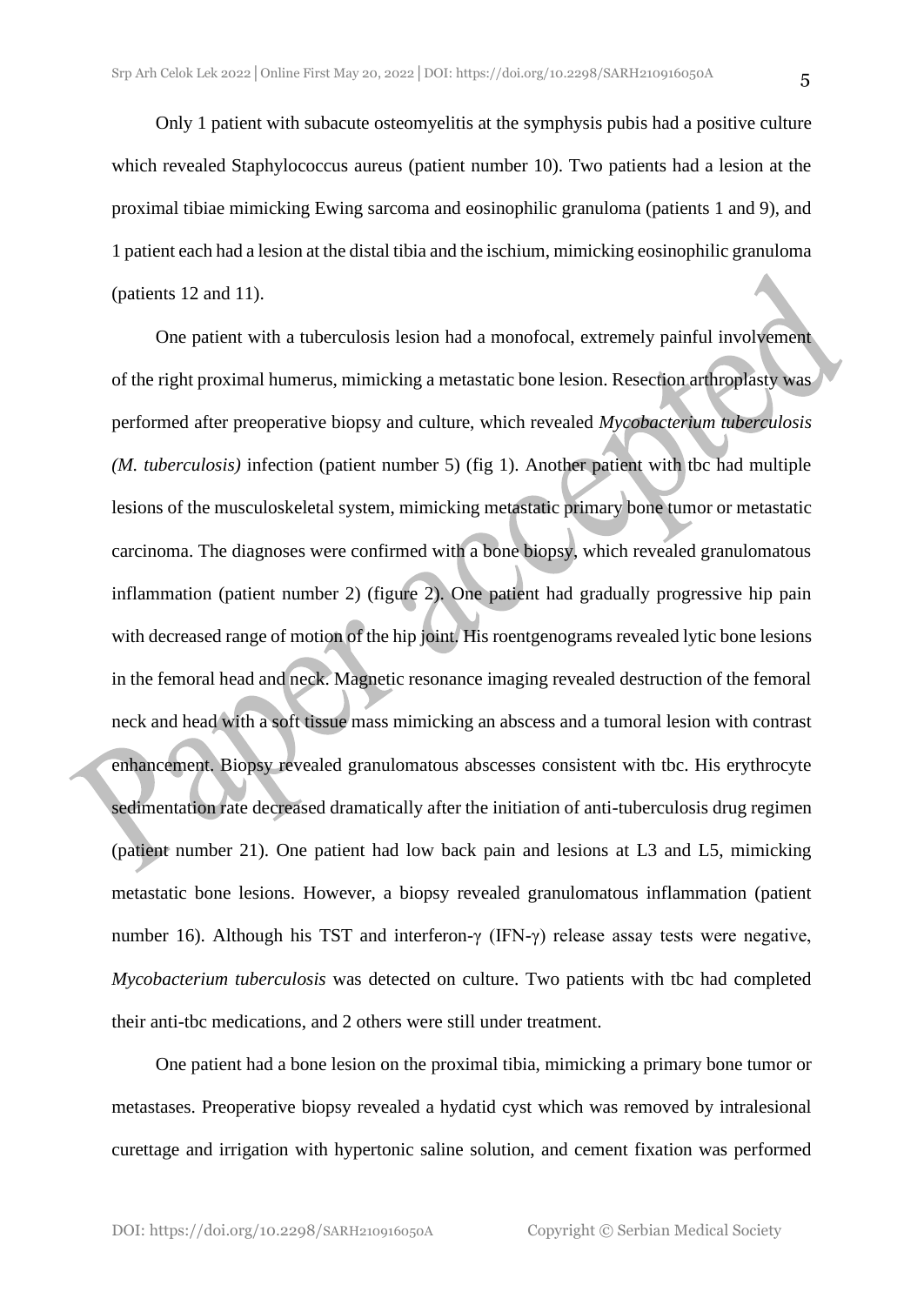(patient number 18) (figure 3). One patient had a hydatid cyst in the pelvic soft tissue anterior to the sacrum. Removal of the cysts and irrigation with hypertonic saline solution were performed (patient number 6).

#### **DISCUSSION**

In this report, we aimed to present the data of patients who had been referred to our clinic for a suspected bone or soft tissue tumor but were diagnosed with musculoskeletal infections based on their past medical history, physical examination, radiological work-up, and biopsy.

It is essential to differentiate bone and soft tissue infections from benign and malignant bone and soft tissue tumors to proceed with appropriate treatment [9]. A previous history of trauma (open fracture); previous surgeries, immune status of the patient; or presence of any associated disease affecting the immunity, such as diabetes mellitus, renal or hepatic failure, malignancy, malnutrition, alcoholism, intravenous drug use and tuberculosis infection should be investigated [6, 10]. Any symptoms, such as, poor appetite, malaise, fever, and characteristics of the pain should be investigated. Scars of previous incisions, redness, swelling, or presence of a fistula should be noted [9, 10]. Contact with domestic animals is also important to rule out certain infections such as cat-scratch disease [11].

Laboratory tests should include blood hemograms, erythrocyte sedimentation rate and CRP levels [9, 10]. Specific serological tests should be performed for the diagnosis of catscratch disease [11], and hydatid cysts [12]. For suspected TB infections, interferon-γ (IFN-γ) release assay or tuberculin skin tests should be performed [13].

Roentgenography is important for detecting periosteal reactions and bone destruction patterns [14, 15]. CT is important for visualizing details of the bone cortex, and MRI is important for the evaluation of medullary and soft tissue. A periosteal reaction occurs when tumoral lesions, infection, or trauma separate the periosteum from the bone cortex. Benign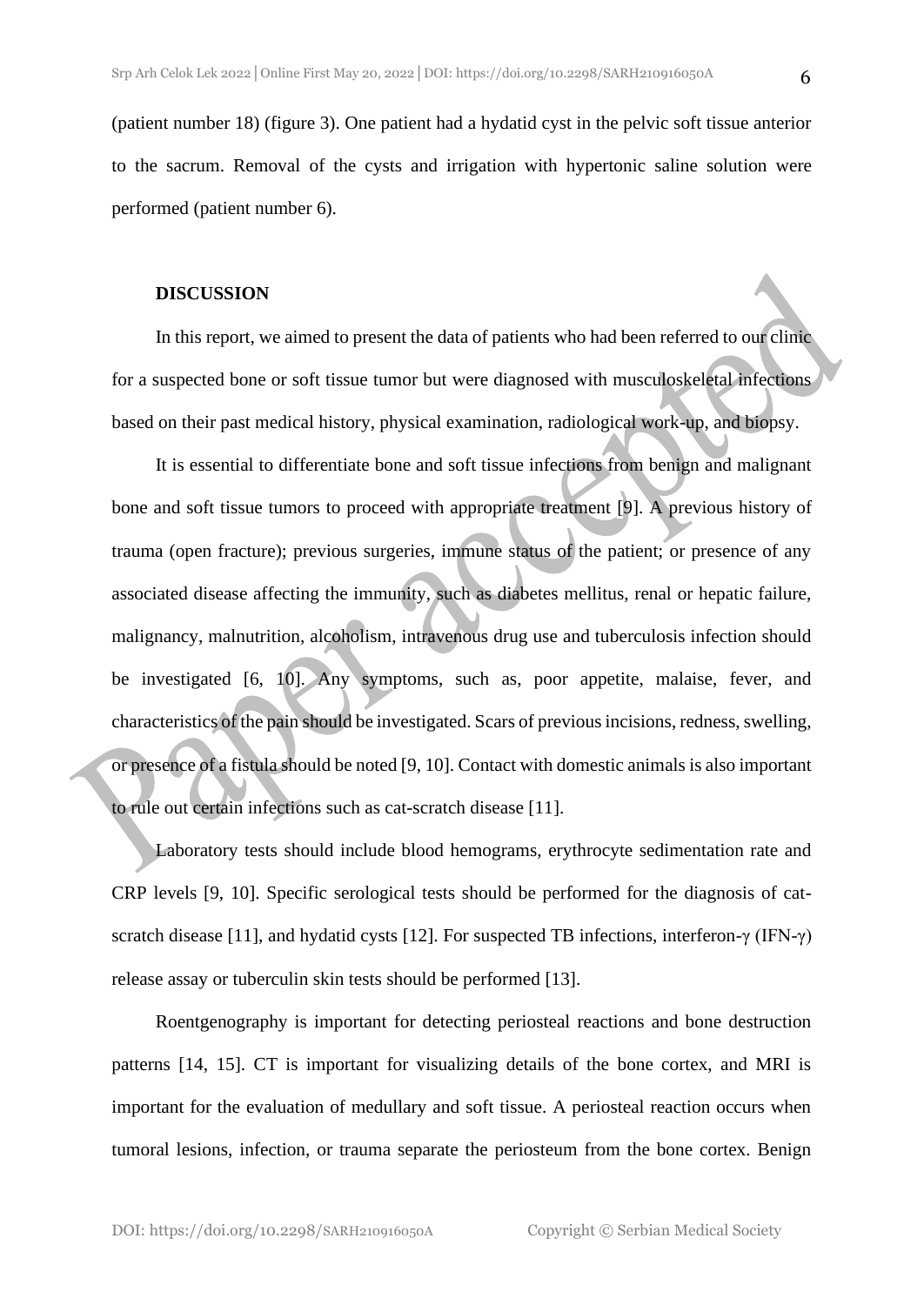periosteal reactions usually have a uniform appearance with a single solid layer. The multilayered (onion- skin) type is an intermediate type between solid periosteal reaction and aggressive periosteal reactions such as spiculated-sunburst or Codman's triangle [15]. Although multi-layered and other more aggressive periosteal reactions usually occur in malignant bone tumors, especially in Ewing sarcoma and osteosarcoma [15, 16], they might also be detected in benign bone lesions such as Langerhans cell histiocytosis, which is characterized by the proliferation of dendritic cells and macrophages, and even in osteomyelitis [17], as in our case with chronic osteomyelitis and septic arthritis in a premature child.

There are three major bone destruction patterns according to the Lodwick classification. Geographic bone destruction is characterized by a narrow zone of transition of the lesion, which is easily separated from the surrounding normal bone. A sclerotic margin of variable thickness encompasses the lesion in type A [18,19]. Geographic bone destruction usually occurs in benign or benign aggressive bone tumors and osteomyelitis, as in our patient with subacute osteomyelitis.

Moth-eaten and permeative-type bone lesions are usually accompanied by primary malignant and metastatic bone lesions [16]. Osteomyelitis might occasionally cause these two types of aggressive bone destruction patterns [16], as in our case with tbc osteomyelitis. Opportunistic pathogens, especially fungal musculoskeletal infections, might be detected in patients with immunocompromised status [6], as in our case with a history of breast carcinoma and chemotherapy.

Tuberculous osteomyelitis of the bone is a rare condition caused by *Mycobacterium tuberculosis*. The bacillus usually prefers the spine and large joints due to the rich vascular supply of the vertebrae and the growth plates of the long bones [20]. Although rare, TB of the bone is an important cause of lytic bone lesions. Pain is the main symptom of bone tuberculosis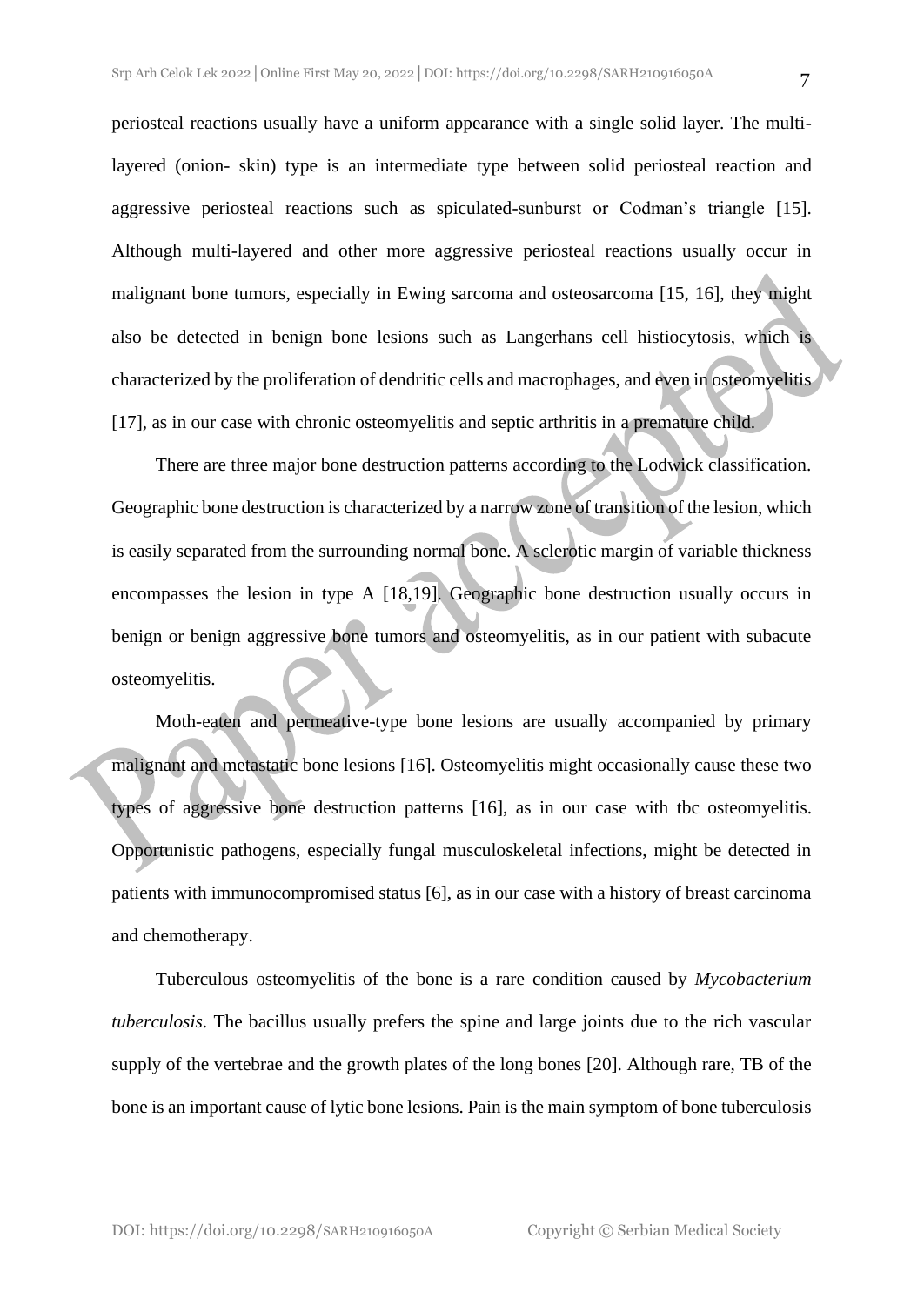(TB). Fever and systemic symptoms might not occur until the late stages of musculoskeletal TB [20, 21].

Due to the low bacterial load in musculoskeletal tuberculosis, the possibility of detecting the Mycobacterium is very low, and for an accurate diagnosis of *M. tuberculosis*, multiple biopsies should be performed, and more time and attention should be paid during microscopy [21]. Biopsy revealed granulomatous osteomyelitis in all our patients with musculoskeletal tuberculosis.

Granulomatous inflammation mimicking bone and soft tissue tumors may be caused by various etiologic factors including infection, autoimmune, toxic allergic, drug and neoplastic conditions.

In cases of negative microbiological findings, differential diagnosis depends on meticulous assignment of clinical findings including laboratory test results, and examination of the histopathological specimens by an expert musculoskeletal pathologist. [22, 23].

The penumbra sign is an area of a relatively hyperintense signal between the intermediate to low-signal intensity abscess cavity and the adjacent edematous or sclerotic bone marrow on unenhanced T1-weighted imaging. On histology, the cases exhibiting the penumbra sign showed a rim of active, highly vascular, inflamed granulation tissue around the abscess cavity. The penumbra sign on T1-weighted MRI in subacute and chronic osteomyelitis is very important, with high sensitivity and specificity for differentiating these lesions from musculoskeletal tumors [24, 25]. Other cases of subacute osteomyelitis with lytic bone lesions suspected to have benign or benign aggressive bone tumors were confirmed by histopathological examination because the radiographic findings of soft tissue swelling, cortical tunnelling, focal cancellous lysis, focal cortical resorption, and a periosteal reaction were a diagnostic challenge in these cases [7]. Two of our cases, 1 with tbc osteomyelitis and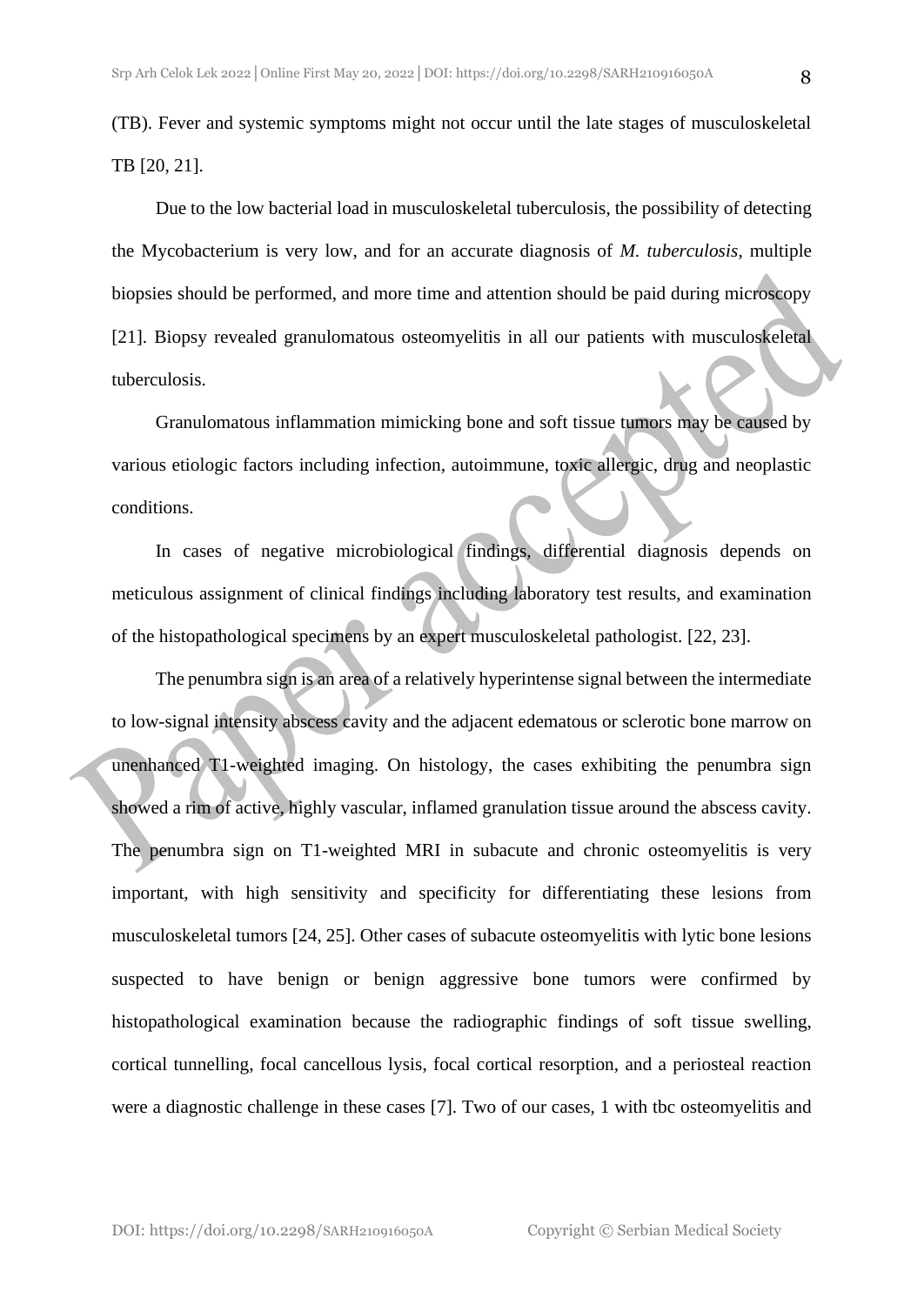the other with subacute osteomyelitis due to Staphylococcus infection, displayed the penumbra sign.

Cystic Echinococcosis (CE) occurs in humans as a result of infection by the cestodes of the genus *Echinococcus*. Characteristically, CE lesions are found in the liver and lungs; however, any part of the body might be affected [26,27]. Skeletal lesions usually involve the vertebrae and rarely the long bones. The cestodes first settle in the epiphyseal and metaphyseal areas because of their relatively high blood supply. Here the cysts proliferate and enlarge, which then lead to a multicystic appearance. They might resemble musculoskeletal tumors with medullary and cortical destruction, and surgery is usually the first therapeutic approach [27]. Curettage and cementation with fixation were performed in our patient with a proximal tibial hydatid cyst. Primary hydatidosis of the skeletal muscle is extremely rare [28]. Excision was performed in our patient with a soft tissue hydatid cyst localized to the pelvis. We also used hypertonic solution locally during surgery in both our cases with bone and soft tissue hydatid cyst, and oral albendazole (15 mg/kg/day) was administered after surgery.

Multiorgan involvement was not observed with PET-CT imaging performed after biopsy findings of 4 patients with tbc osteomyelitis, 2 patients with hydatic cysts and 5 patients with subacute osteomyelitis. In cases of nonspecific histopathological findings and culture negative results, differential diagnosis was made because tumoral cells were not detected in the histopathogical specimens of our patients, but two patients (number 2,16) had multifocal bone involvement detected with PET-CT imaging.

Microorganisms such as Mycobacterium tuberculosis and Brucella species should not be overlooked into the etiology of pseudo tumoral infectious lesions in countries with high endemicity. Brucellosis was excluded in our patients with serological test results in addition to culture with increased sensitivity and specificity.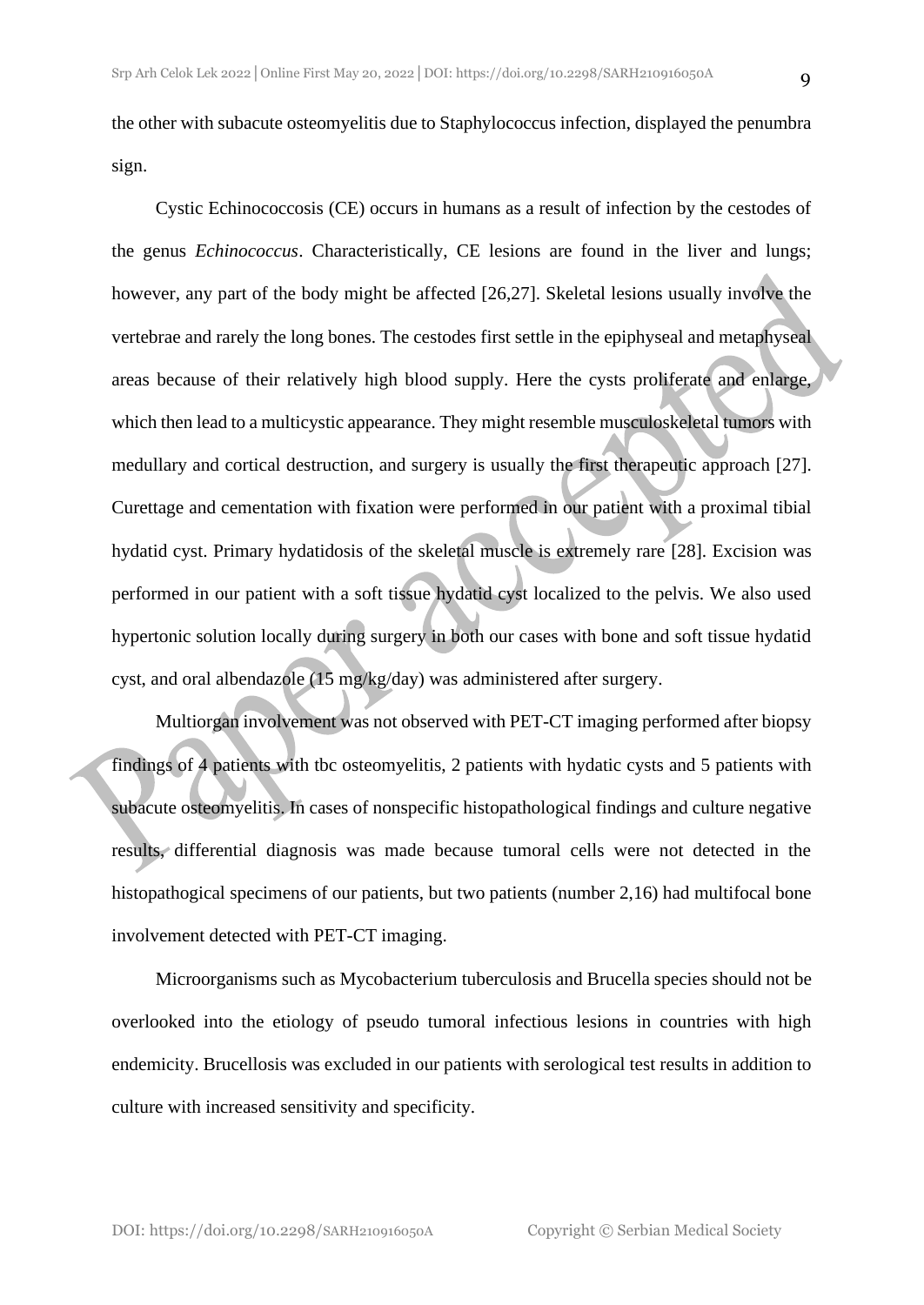Musculoskeletal tuberculosis, on the other hand, is unfortunately still posing a serious problem and often causes diagnostic challenge especially in developing countries with low incomes and limited health resources. It should be noted that the tuberculin skin test and interferon gamma release assay tests are not highly sensitive and specific for the diagnosis of bone tuberculosis [29, 30].

In our patients with clinically suspected tuberculosis infection but negative culture and serological tests with positive granulomatous inflammation and negative tumoral cells in histopathological specimens, we started empirical antituberculosis treatment. In this process, we evaluated the clinical symptoms and laboratory findings including especially sedimentation rate with close follow- ups. In bone lesions due to tbc infection, regression of SUV max values was also taken into consideration for assessment of response to the anti-tbc treatment.

Ewing sarcoma is the second most common malignant bone tumor in children and young adults after osteosarcoma. The features of EWS and osteomyelitis might be similar on imaging, and there are numerous reports of EWS being misdiagnosed as osteomyelitis on radiological studies. A sharp and defined margin, optimally visualized on T1-weighted MRI, is the most significant feature differentiating the Ewing sarcoma from osteomyelitis [31]. Our patient with osteomyelitis of the tibia had overlapping radiographic findings and MRI images with osteomyelitis and Ewing sarcoma; therefore, a biopsy was performed before the final diagnosis.

Cat-scratch disease (CSD) is an infection that develops from the bites or scratches of flea-bearing cats and is caused by *Bartonella henselae* [11, 32]. The disease, which is one of the causes of chronic granulomatous lymphadenitis, usually resolves with a short course of antibiotics. The medial epitrochlear region is the most common location. It should be suspected, especially in young patients presenting with lymphadenopathy [32]. History of exposure to cats, serology, and biopsy are crucial for the diagnosis. [11]. Three of our patients displayed signs and symptoms of cat-scratch disease, and all had a history of cat scratches.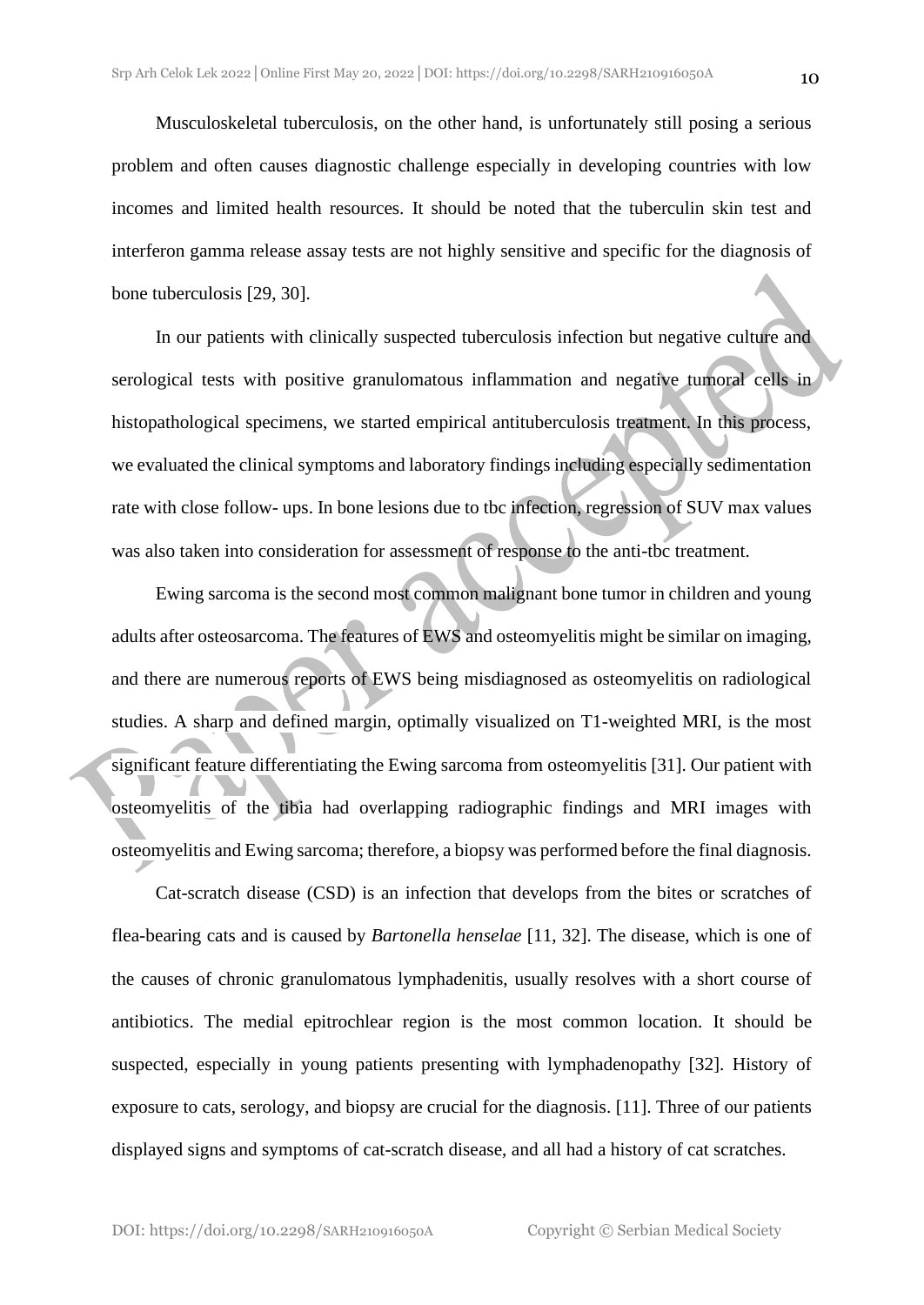Pyomyositis might rarely be confused with soft tissue sarcoma due to the absence of signs of inflammation such as warmth and redness and might present only with mass lesions as seen in 3 of our cases. Clinical and laboratory panels may sometimes be not adequate for diagnosis of bone and joint infections with diverse presentations and the diagnosis may solely be obtained by histopathological analysis [33].

Pseudotumour lesions share imaging characteristics with neoplastic lesions such as periosteal reactions, bone destruction patterns, contrast enhancement patterns on MRI etc.

Meticulous attention should be paid to history of contact with animals or animal products and immune status of the patients.[34]

#### **Study limitation**

The small sample size, retrospective design and heterogeneity of pathologic diagnosis are limitations of this study.

### **CONCLUSION**

Histopathological examination of lesions due to soft tissue and bone infections should be performed to rule out tumors in cases of doubt. The cause of uncertainty is the shared common characteristics of tumoral and infectious lesions. There may be mildly increased inflammatory markers in cases with deep-seated non-mobile soft tissue masses and aggressive periosteal reactions and/or bone destruction patterns. When the biopsy results are indeterminate, a repeat biopsy is recommended.

#### **Conflict of interest**: None declared.

DOI: https://doi.org/10.2298/SARH210916050A Copyright © Serbian Medical Society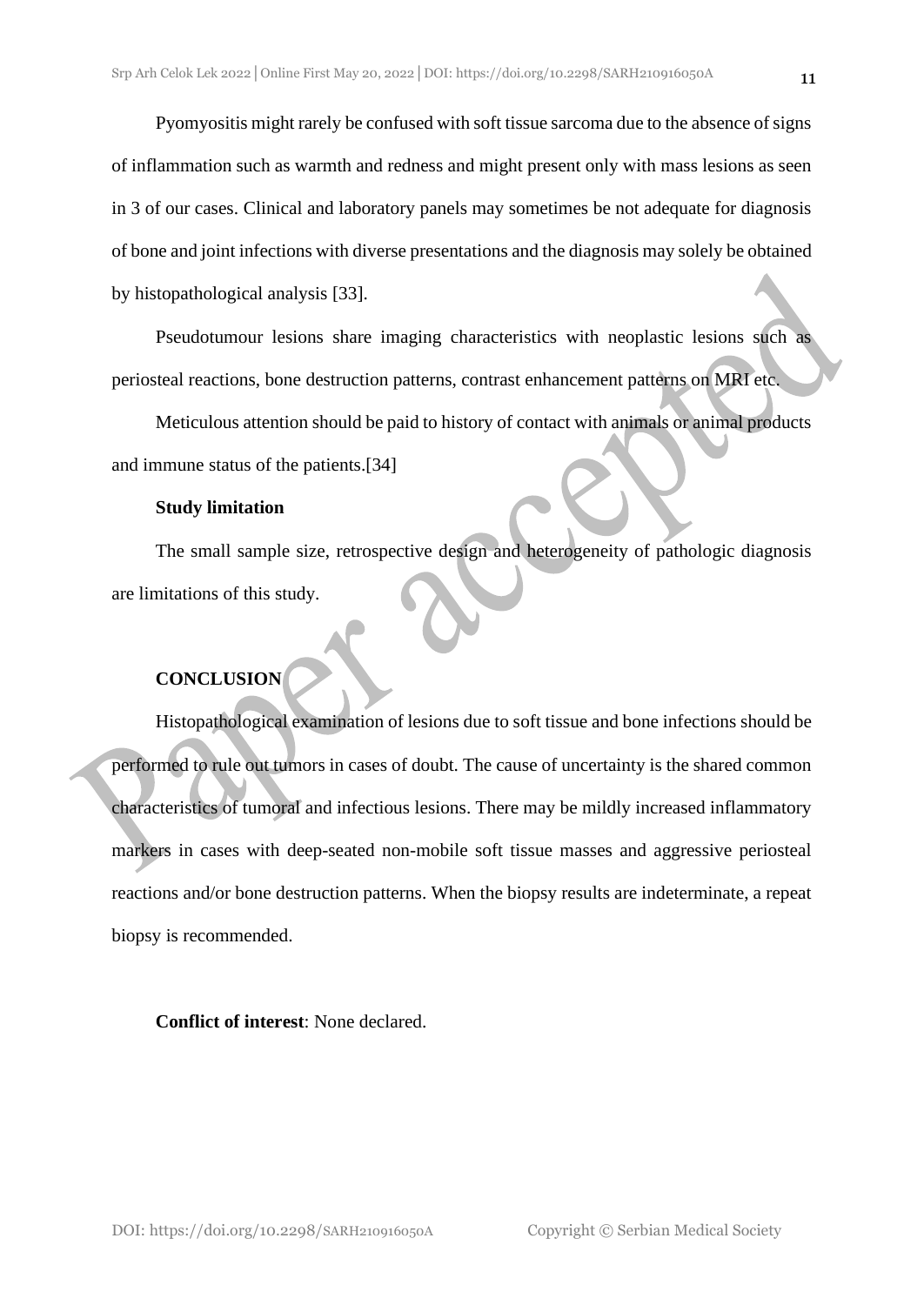#### **REFERENCES**

1. Burningham Z, Hashibe M, Spector L, Schiffman JD. The epidemiology of sarcoma. Clin Sarcoma Res. 2012 Oct 4;2(1):14. doi: 10.1186/2045-3329-2-14. PMID: 23036164.

2. Ferguson JL, Turner SP. Bone Cancer: Diagnosis and Treatment Principles. Am Fam Physician. 2018; 98 (4): 205-213. PMID: 30215968.

3. Hakim DN, Pelly T, Kulendran M, Caris JA. Benign tumours of the bone: A review. J Bone Oncol. 2015 Mar 2;4(2):37-41. doi: 10.1016/j.jbo.2015.02.001. PMID: 26579486.

4. Esposito S, Bassetti M, Concia E, De Simone G, De Rosa FG, Grossi P, et al. Diagnosis and management of skin and soft-tissue infections (SSTI). A literature review and consensus statement: an update. J Chemother. 2017; 29 (4):197-214. doi:10.1080/1120009X.2017.1311398. PMID: 28378613.

5. Narayanappa G, Nandeesh BN. Infective myositis. Brain Pathol. 2021;31(3): e12950. doi: 10.1111/bpa.12950. PMID: 34043257.

6. Schmitt SK. Osteomyelitis. Infect Dis Clin North Am. 2017; 31(2): 325-338. doi: 10.1016/j.idc.2017.01.010. PMID: 28483044.

7. Huang PY, Wu PK, Chen CF, Lee FT, Wu HT, Liu CL, et al. Osteomyelitis of the femur mimicking bone tumors: a review of 10 cases. World J Surg Oncol. 2013; 11:283. doi: 10.1186/1477-7819-11-283. PMID: 24148903.

8. Wiratnaya IGE, Susila IWRB, Sindhughosa DA. Tuberculous Osteomyelitis Mimicking a Lytic Bone Tumor: Report of Two Cases and Literature Review. Rev Bras Ortop (Sao Paulo). 2019; 54(6):731-735. doi: 10.1016/j.rboe.2017.11.015. PMID: 31875074.

9. Lex JR, Gregory J, Allen C, Reid JP, Stevenson JD. Distinguishing bone and soft tissue infections mimicking sarcomas requires multimodal multidisciplinary team assessment. Ann R Coll Surg Engl. 2019;101(6):405-410. doi: 10.1308/rcsann.2019.0040.PMID: 31155889.

10. Panteli M, Giannoudis PV. Chronic osteomyelitis: what the surgeon needs to know. EFORT Open Rev. 2017;1(5):128-135. doi: 10.1302/2058-5241.1.000017. PMID: 28461939.

11. Dhal U, Hicklen RS, Tarrand J, Kontoyiannis DP. Cat Scratch Disease as a Mimicker of Malignancy. Open Forum Infect Dis. 2021;8(11): ofab500. doi: 10.1093/ofid/ofab500. PMID: 34926712.

12. Salamone G, Licari L, Randisi B, Falco N, Tutino R, Vaglica A, et al. Uncommon localizations of hydatid cyst. Review of the literature. G Chir. 2016;37(4):180-185. doi: 10.11138/gchir/2016.37.4.180. PMID: 27938537. 13. Zhou G, Luo Q, Luo S, Teng Z, Ji Z, Yang J, et al. Interferon-γ release assays or tuberculin skin test for detection and management of latent tuberculosis infection: a systematic review and meta-analysis. Lancet Infect Dis. 2020 Dec;20(12):1457-1469. doi: 10.1016/S1473-3099(20)30276-0. PMID: 32673595.

14. Al-Chalabi M, Jamil I, Wan Sulaiman W (November 25, 2021) Unusual Location of Bone Tumor Easily Misdiagnosed: Distal Radius Osteosarcoma Treated as Osteomyelitis. Cureus 13(11): e19905. doi:10.7759/cureus.19905

15. Maia Ferreira Alencar CH, Sampaio Silveira CR, Cavalcante MM, Maia Vieira CG, Diógenes Teixeira MJ, Neto FA, et al. "Periosteum: An imaging review". Eur J Radiol Open. 2020;7: 100249. doi: 10.1016/j.ejro.2020.100249. PMID: 32923528.

16. Sunil K Vatukiya, & Kapadia, B. (2020). Radioimaging Evaluation of Primary Bone Tumors and Tumor like Lesions. Asian Journal of Medical Radiological Research, 8(1), 69-82. https://doi.org/10.47009/ajmrr.2020.8.1.14 17. Kim JE, Yi WJ, Heo MS, Lee SS, Choi SC, Huh KH. Langerhans cell histiocytosis of the jaw, a mimicker of osteomyelitis on CT and MR images: A retrospective analysis. Medicine (Baltimore). 2019;98(27): e16331. doi: 10.1097/MD.0000000000016331. PMID: 31277182.

18. Caracciolo JT, Temple HT, Letson GD, Kransdorf MJ. A Modified Lodwick-Madewell Grading System for the Evaluation of Lytic Bone Lesions. AJR Am J Roentgenol. 2016; 207(1):150-6. doi: 10.2214/AJR.15.14368. 12. PMID: 27070373.

19. Benndorf M, Bamberg F, Jungmann PM. The Lodwick classification for grading growth rate of lytic bone tumors: a decision tree approach. Skeletal Radiol. 2021. doi: 10.1007/s00256-021-03868-8. PMID: 34302499.

20. Leonard MK, Blumberg HM. Musculoskeletal Tuberculosis. Microbiol Spectr. 2017; 5(2). doi: 10.1128/microbiolspec.TNMI7-0046-2017. PMID: 28409551.

21. Ye M, Huang J, Wang J, Ren J, Tu J, You W, Zhu T. Multifocal musculoskeletal tuberculosis mimicking multiple bone metastases: a case report. BMC Infect Dis. 2016;16: 34. doi: 10.1186/s12879-016-1376-7. PMID: 26823075.

22. Shah KK, Pritt BS, Alexander MP. Histopathologic review of granulomatous inflammation. J Clin Tuberc Other Mycobact Dis. 2017 Feb 10;7:1-12. doi: 10.1016/j.jctube.2017.02.001. PMID: 31723695.

23. James D. G. (2000). A clinicopathological classification of disorders. Postgraduate medical journal, 76(898), 457–465. https://doi.org/10.1136/pmj.76.898.457

24. Wright WF. "Penumbra sign" of Brodie's abscess. Braz J Infect Dis. 2020 May-Jun;24(3):264-265. doi: 10.1016/j.bjid.2020.03.003. Epub 2020 Apr 25. PMID: 32343951.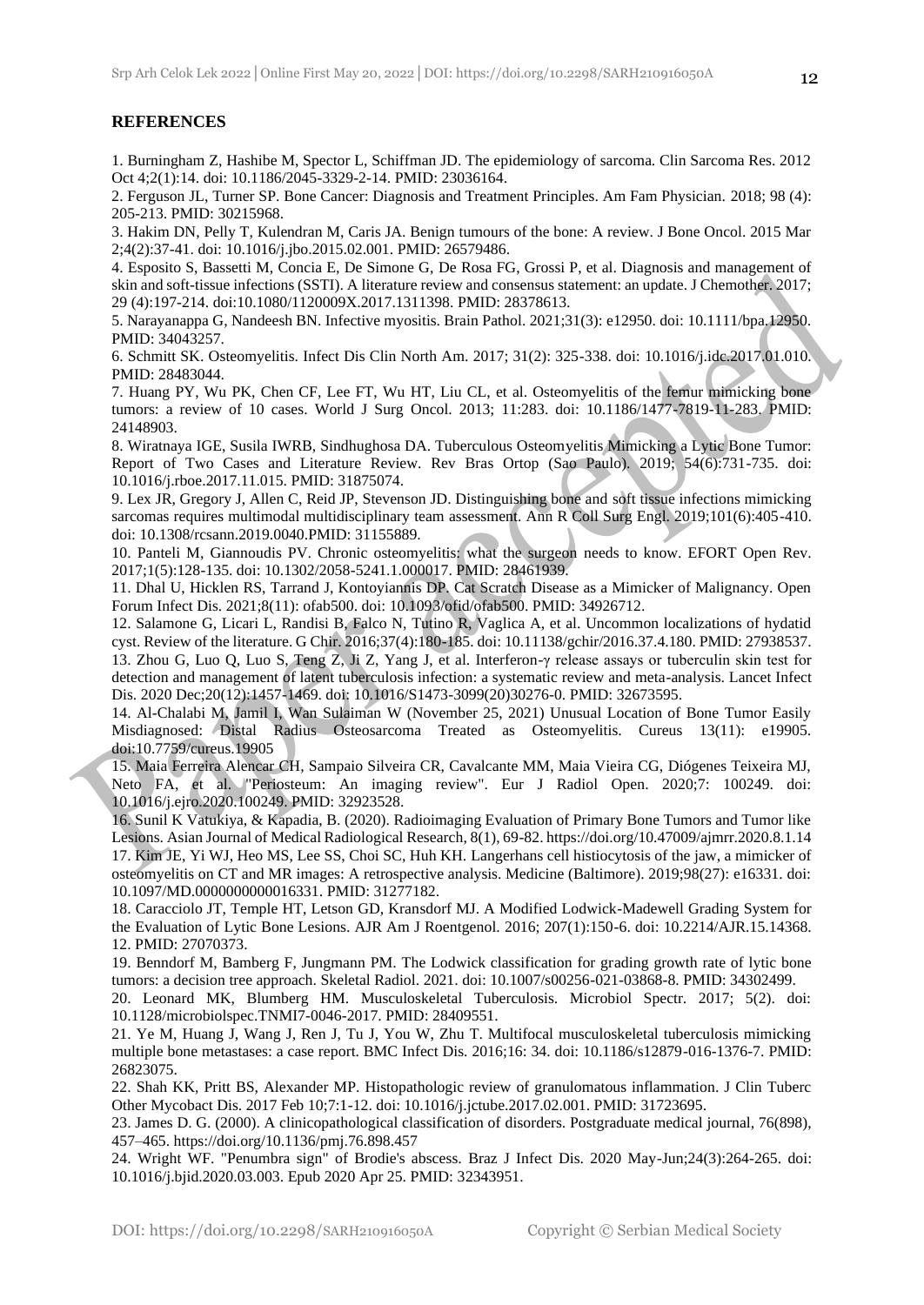25. Alaia EF, Chhabra A, Simpfendorfer CS, Cohen M, Mintz DN, Vossen JA, et al. MRI nomenclature for musculoskeletal infection. Skeletal Radiol. 2021 Dec;50(12):2319-2347. doi: 10.1007/s00256-021-03807-7. Epub 2021 Jun 18. Erratum in: Skeletal Radiol. 2022 May;51(5):1103-1104. PMID: 34145466.

26. Sioutis S, Reppas L, Bekos A, Soulioti E, Saranteas T, Koulalis D, et al. Echinococcosis of the spine. EFORT Open Rev. 2021 Apr 1;6(4):288-296. doi: 10.1302/2058-5241.6.200130. PMID: 34040806.

27. Zlitni M, Ezzaouia K, Lebib H, Karray M, Kooli M, Mestiri M. Hydatid cyst of bone: diagnosis and treatment. World J Surg. 2001; 25(1):75-82. doi: 10.1007/s002680020010. PMID: 11213159.

28. Aghajanzadeh M, Karimian M, Segatoleslami ZS, Manshori S, Hassanzadeh R, Marasi T. Primary Isolated Hydatid Cyst in Trapezes Muscle: A Extremely Rare Site. Ann Clin Pathol.2017; 5(3): 1111.

29. Kostik MM, Kopchak OL, Maletin AS, Zorin VI, Mushkin AY. How nonbacterial osteomyelitis could be discriminated from tuberculosis in the early stages: the simple algorithm. Clin Rheumatol. 2020 Dec;39(12):3825- 3832. doi: 10.1007/s10067-020-05174-5. Epub 2020 Jun 8. PMID: 32514675.

30. Berbari EF, Kanj SS, Kowalski TJ, Darouiche RO, Widmer AF, Schmitt SK, Hendershot EF, Holtom PD, Huddleston PM 3rd, Petermann GW, Osmon DR, Infectious Diseases Society of America. 2015 Infectious Diseases Society of America (IDSA) Clinical Practice Guidelines for the Diagnosis and Treatment of Native Vertebral Osteomyelitis in Adults. Clin Infect Dis. 2015 Sep 15;61(6):e26-46. doi: 10.1093/cid/civ482. Epub 2015 Jul 29. PMID: 26229122.

31.Kasalak Ö, Overbosch J, Adams HJ, Dammann A, Dierckx RA, Jutte PC, et al. Diagnostic value of MRI signs in differentiating Ewing sarcoma from osteomyelitis. Acta Radiol. 2019 Feb;60(2):204-212. doi: 10.1177/0284185118774953. Epub 2018 May 9. PMID: 29742917.

32. Chen Y, Fu YB, Xu XF, Pan Y, Lu CY, Zhu XL, et al. Lymphadenitis associated with cat-scratch disease simulating a neoplasm: Imaging findings with histopathological associations. Oncol Lett. 2018;15(1):195-204. 33. Dhanoa A, Singh V, Vijayananthan A. Primary Pyomyositis Mimicking Soft-tissue Sarcoma: A Case Report. JAMMR. 2013;3(1):189-97.

34. Sambri A, Spinnato P, Tedeschi S, Zamparini E, Fiore M, Zucchini R, Giannini C, Caldari E, Crombé A, Viale P, De Paolis M. Bone and Joint Infections: The Role of Imaging in Tailoring Diagnosis to Improve Patients' Care. J Pers Med. 2021 Dec 7;11(12):1317. doi: 10.3390/jpm11121317. PMID: 34945789.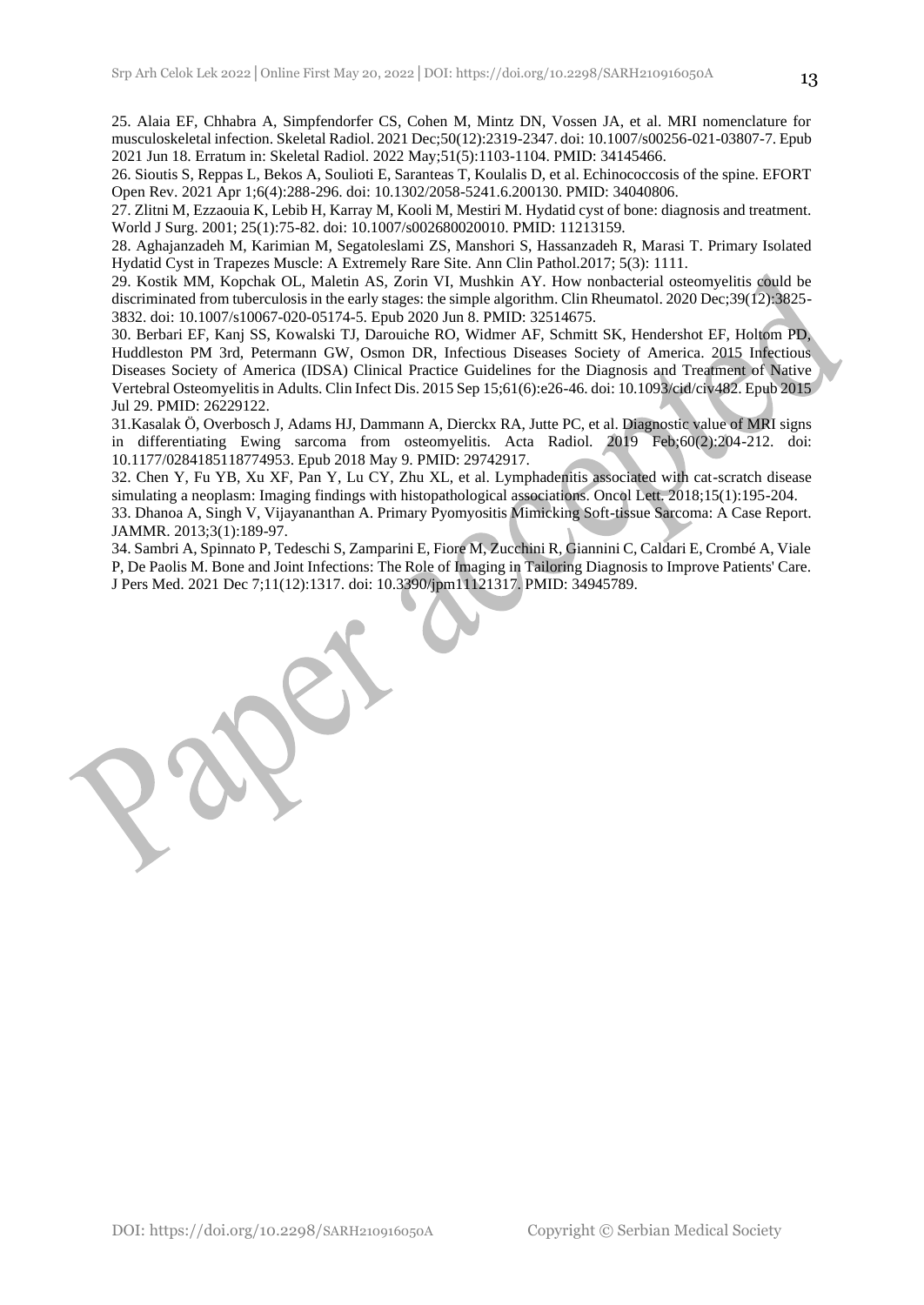#### **Table 1.** Characteristics of the patients

| Case           | Ag<br>e/<br><b>Se</b><br>$\mathbf X$ | <b>Comorbidities</b><br>/Main<br>symptom   | Location              | Previous history of<br><b>Infectious disease</b><br>/Pulmonary<br>involvement / TST | $WBC(10^{\wedge}3/\text{uL})$<br>$)/$ CRP (mg/dl)<br>/Sedimentation<br>(mm/hour) | Pathology                                                               | Microbiologica<br>l analysis            | <b>Surgery</b>                                                    | Radiology                                            | <b>Treatment</b>           |
|----------------|--------------------------------------|--------------------------------------------|-----------------------|-------------------------------------------------------------------------------------|----------------------------------------------------------------------------------|-------------------------------------------------------------------------|-----------------------------------------|-------------------------------------------------------------------|------------------------------------------------------|----------------------------|
| $\mathbf{1}$   | 15/<br>M                             | -/Pain                                     | Cruris                | $-/-/-$                                                                             | 11.1/5.82/44                                                                     | Chronic suppurative<br>osteomyelitis                                    | CN                                      | Biopsy and<br>curettage                                           | Medullary<br>oedema                                  | TEIC/DA                    |
| 2              | 34/<br>$\mathbf{F}$                  | -/Pain                                     | Sacrum                | $-$ / $-$ / 17mm at 72<br>hours                                                     | 5.2 / 0.7 / 117                                                                  | Granulomatous<br>infection                                              | CN                                      | Open biopsy                                                       | Lytic expansile<br>lesion                            | RMP/EMB/<br><b>INH/PYR</b> |
| 3              | 47/<br>F                             | $-Pain$                                    | Shoulder              | $-/-/-$                                                                             | 6.79/0.1/18                                                                      | Lipogranulomatous<br>inflammation                                       | CN                                      | Tumoral bed<br>excision                                           | Soft tissue<br>lesion                                | TEIC/DA/<br>CIP            |
| $\overline{4}$ | 1<br>m/<br>M                         | /Pseudoparalysi<br>s of right<br>extremity | Thigh                 | Nosocomial sepsis /<br>$-$ / $-$                                                    | 15.8 / 9.22 / 98                                                                 | Osteomyelitis and<br>septic arthritis                                   | CN                                      | Biopsy and<br>debridment                                          | Lamellar type<br>periosteal.<br>reaction in<br>femur | VA/AK                      |
| 5              | 67/<br>M                             | -/Pain                                     | Shoulder              | $-7 + 17$ mm at 72<br>hours                                                         | 6.8 / 10.3 / 74                                                                  | Chronic<br>granulomatous<br>inflammation                                | S. hominis<br>M tuberculosis<br>complex | Biopsy and resection<br>arthroplasty of right<br>proximal humerus | Penumbra sign                                        | RMP/EMB/<br><b>INH/PYR</b> |
| 6              | 35/<br>M                             | -/Sciatalgia                               | Gluteal area          | $-/-/-$                                                                             | 6.63 / 3.94 / 25                                                                 | Consistent with cyst<br>hydatic                                         | CN                                      | <b>Excisionsl biopsy</b>                                          | Irregular cystic<br>lesion                           | <b>ALB</b>                 |
| $\tau$         | 49/<br>$\mathbf F$                   | Chordoma/Pain<br>and mass lesion           | Sacrum                | - / Chordoma<br>metastases / -                                                      | 8.3 / 21.3 / 20                                                                  | Dense abscess                                                           | CN                                      | Trucuth biopsy                                                    | Mass lesion<br>posterior to<br>sacrum                | CIP/SAM/<br>AMC            |
| 8              | 39/<br>F                             | $-Pain$                                    | Groin                 | $-/-/-$                                                                             | 6.18 / 0.1 / 25                                                                  | Consistent with<br>abscess                                              | CN                                      | Fine needle<br>aspiration<br>biopsy                               | Cystic lesion                                        | TPZ/DA/CIP                 |
| 9              | 10/<br>$\mathbf{F}$                  | -/Pain                                     | Cruris                | $-/-/-$                                                                             | 10.5 / 0.1 / 40                                                                  | Inflamatory<br>granulation tissue                                       | CN                                      | Biopsy and<br>curettage                                           | Penumbra sign.                                       | CFZ/AMC                    |
| 10             | 9/<br>M                              | -/Pain                                     | Symphysis<br>pubis    | $-/-/-$                                                                             | 14.3/6/117                                                                       | Inflamatory<br>granulation tissue                                       | S. aureus                               | Curettage                                                         | Lytic lesions                                        | <b>TEIC</b>                |
| 11             | 18/<br>$\mathbf M$                   | $-Pain$                                    | Gluteal area          | $1 + 1 -$                                                                           | 10.8 / 9 / 47                                                                    | Inflamatory<br>granulation tissue                                       | CN                                      | <b>Biopsy</b>                                                     | Cortical erosive<br>lesion.                          | CFZ/DA                     |
| 12             | 10/<br>$\mathbf{F}$                  | $-Pain$                                    | Ancle                 | $-\sqrt{-1}$                                                                        | 10.4 / 1.34 / 13                                                                 | Subacute<br>osteomyelitis                                               | CN                                      | Biopsy and<br>curettage                                           | Bone lesion at<br>distal tibia                       | CXM                        |
| 13             | 28/<br>M                             | -/Pain and mass<br>lesion                  | Supracondylar<br>area | $-/-/ -$                                                                            | 8.4/0.1/18                                                                       | Granulomatous<br>inflammation,<br>abscess                               | CN                                      | Excision                                                          | Soft tissue<br>lesion                                | <b>AZM</b>                 |
| 14             | 51/<br>$\mathbf{F}$                  | <b>Breast</b><br>carcinoma<br>/Sciatalgia  | Gluteal area          | $-/-/ -$                                                                            | 6.89/6.7/21                                                                      | Fatty necrotic areas<br>and fungal hyphae                               | CN                                      | Biopsy and excision                                               | Space-<br>occupying mass<br>lesion                   | None                       |
| 15             | 39/<br>M                             | -/Pain and mass<br>lesion                  | Supracondylar<br>area | $-/-/ -$                                                                            | 7.1/6.4/17                                                                       | Granulomatous<br>inflammation<br>consistent with<br>Bartonella henselae | CN                                      | <b>Biopsy</b>                                                     | Nodular lesion                                       | <b>AZM</b>                 |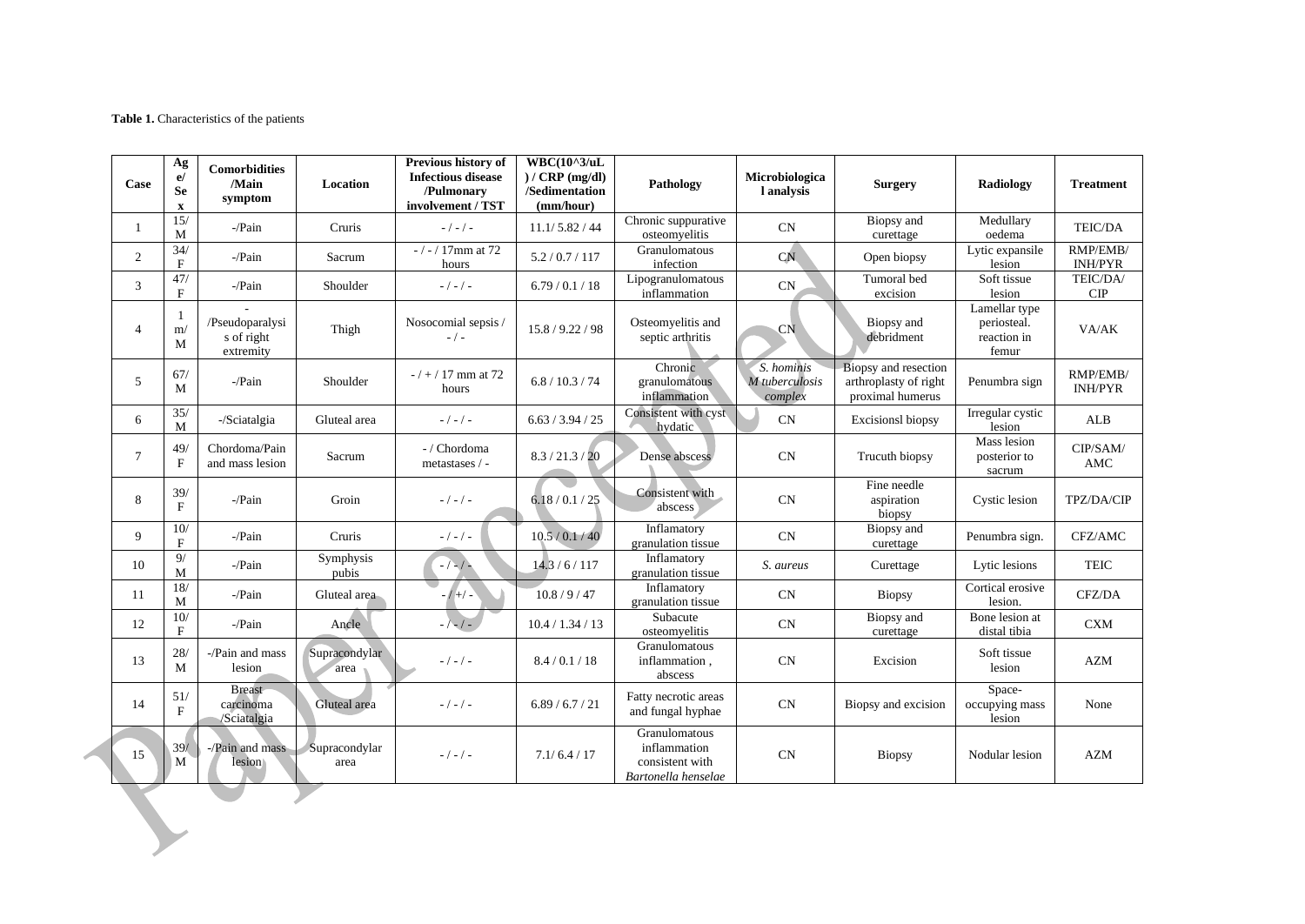| 16 | 65/<br>M | $-Pain$                             | Lumber region | $-/-/-$ | 16.3 / 6.54 / 87 | Chronic<br>granulomatous<br>inflammation                                             | M. tuberculosis<br>complex | Open transpedicular<br>vertebral biopsy | L3 vertebral<br>lesion     | RMP/EMB/<br><b>INH/PYR</b> |
|----|----------|-------------------------------------|---------------|---------|------------------|--------------------------------------------------------------------------------------|----------------------------|-----------------------------------------|----------------------------|----------------------------|
| 17 | 33/<br>M | $-M$ ass lesion                     | Elbow         | $-/-/-$ | 12.1 / 3.5 / 14  | Focal dense plasma<br>cells and lymphoid<br>tissue                                   | <b>CN</b>                  | <b>Biopsy</b>                           | Soft tissue<br>lesion      | AZM                        |
| 18 | 72<br>/M | $-Pain$                             | Tibia         | $-/-/-$ | 11.2 / 0.1 / 12  | Consistent with cyst<br>hydatic                                                      | <b>CN</b>                  | Biopsy and<br>curettage                 | Cystic mass<br>lesion      | ALB                        |
| 19 | 63/<br>M | $-M$ ass lesion                     | Inguinal area | $-/-/-$ | 11.1 / 4.8 / 29  | Wide suppurative<br>inflammation with<br>microorganisms<br>consistent<br>actinomyces | <b>CN</b>                  | <b>Biopsy</b>                           | Soft tissue<br>lesion      | AX                         |
| 20 | 23/<br>F | $-\gamma$ -/Pain and mass<br>lesion | Thigh         | $-/-/-$ | 16.1 / 2.7 / 4   | Hyperkeratosis,<br>akantosis and<br>epitelial spongious<br>changes                   | CN                         | <b>Biopsy</b>                           | Soft tissue<br>lesion      | TPZ/DA/CIP/<br><b>DAP</b>  |
| 21 | 44/<br>M | HCV-HBV/<br>Pain and mass<br>lesion | Thigh         | $-/-/-$ | 6.3 / 19.23 / 83 | Granulomatous<br>infection                                                           | <b>CN</b>                  | Biopsy and<br>curettage                 | Mass soft tissue<br>lesion | RMP/EMB/<br><b>INH/PYR</b> |

ALB – Albendazole; AK – Amikacin; AMC – Amoksicilin-Clavulonate; AZM – Azithromycin; AX – Amoksicilin; CFZ – Cefazole; CN –

Culture negative; CIP – Ciproflaksosin; CXM – Cefuroxime; DA – Clindamycin; DAP – Daptomycin; EMB – Ethambutole; INH – Izoniazid;

PYR – Pyrasinamid; RMP – Rifampin; SAM – Ampicilin-Sulbactam; TEIC – Teicoplanin; TPZ – Piperacilin-Tazobactam; VA – Vankomicin

DOI: https://doi.org/10.2298/SARH210916050A Copyright © Serbian Medical Society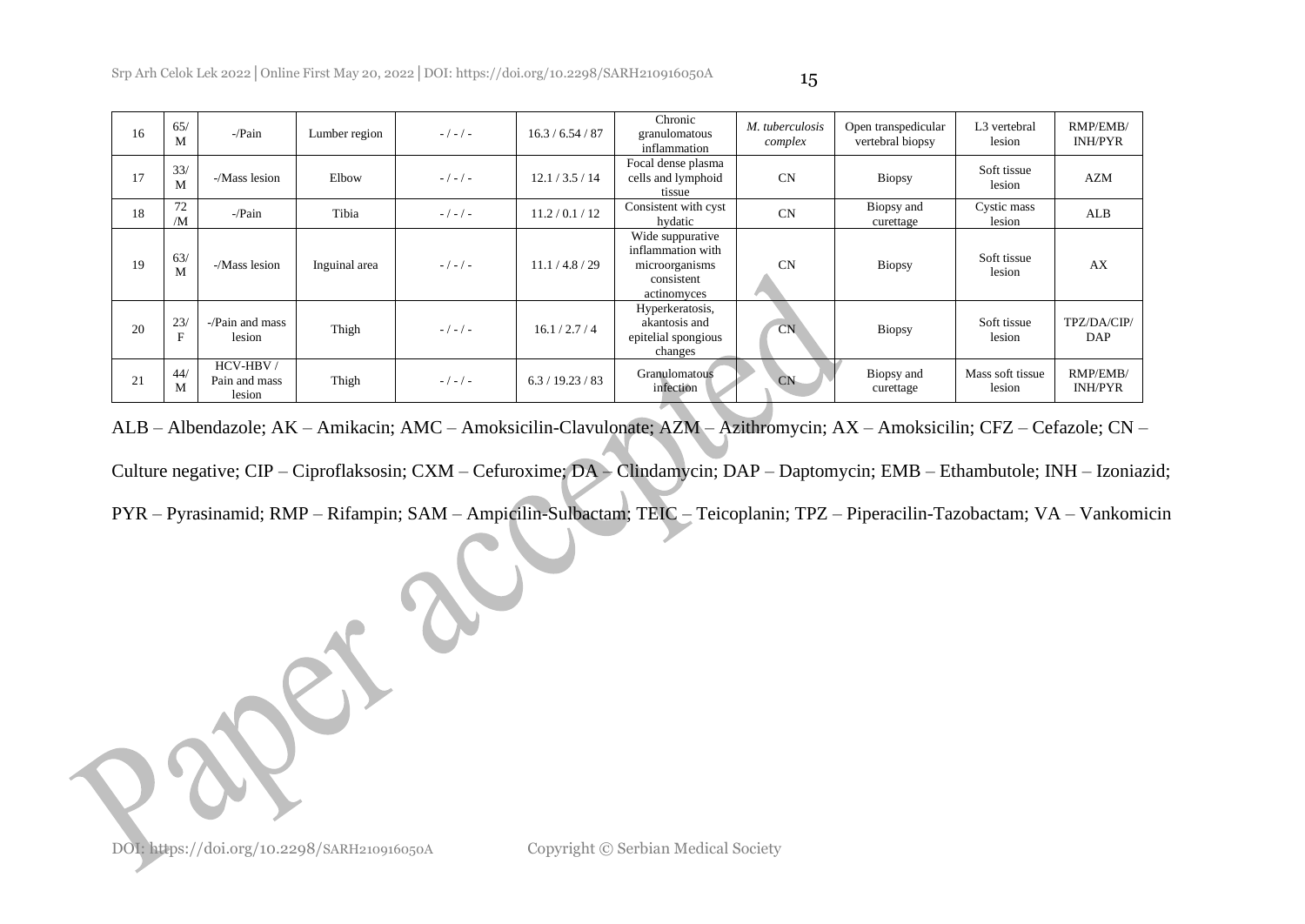

Figure 1. Penumbra sign at the proximal humerus of the patient with tuberculous

osteomyelitis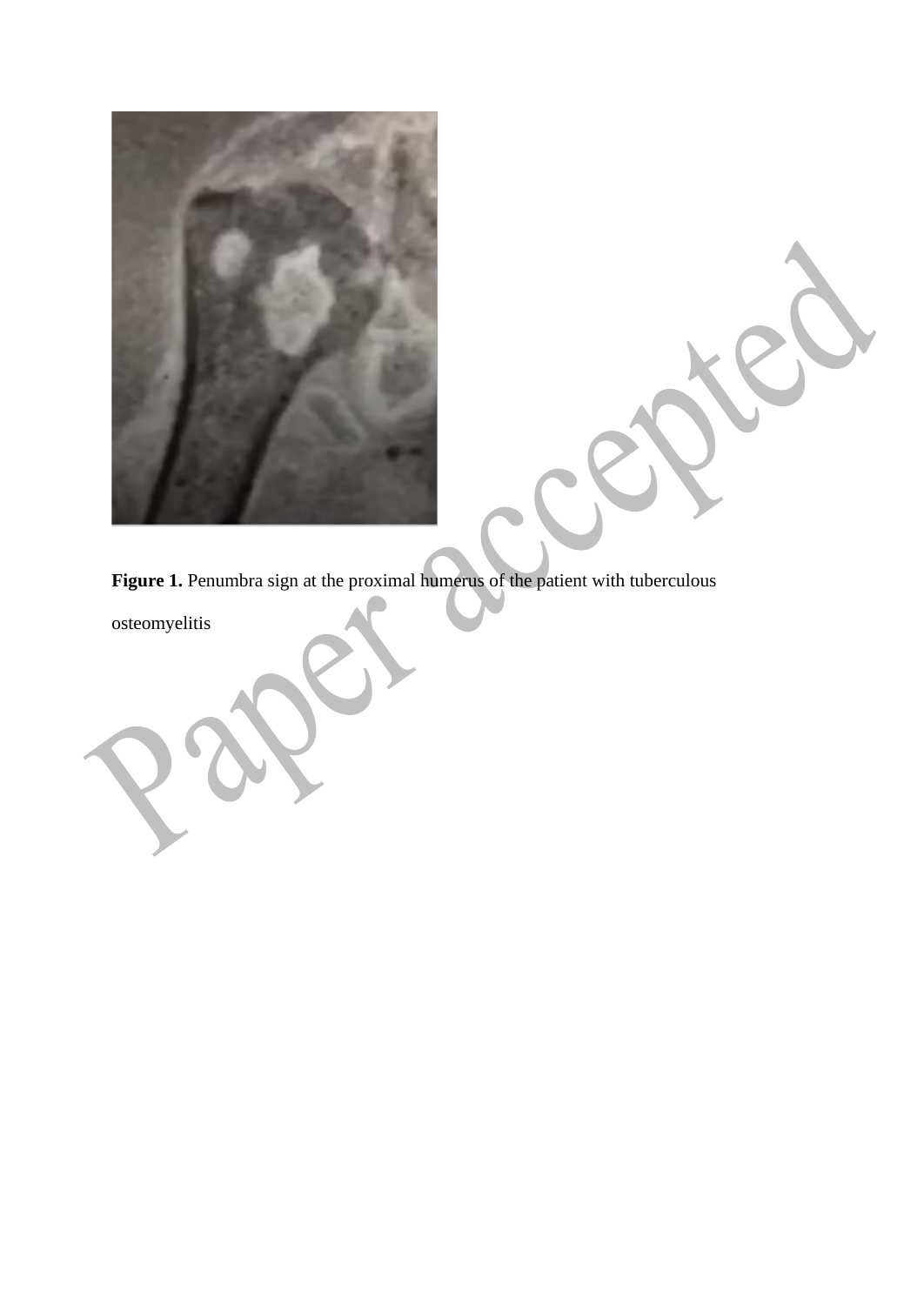

**Figure 2.** "Langhans" type multinuclear giant cells and lymphocytes (Hematoxylin eosin  $\times$ 400) in granulomas consisting of epithelioid (Histological examination of serial sections revealed granuloma formation accompanied by small focal necrosis in the central area with surrounding lymphocytes; "Langhans" type giant cells were seen embedded in the fibrous stroma (in the center of the granuloma) (black arrow); in the immunohistochemical examination, CD 68 was positive in histiocytes